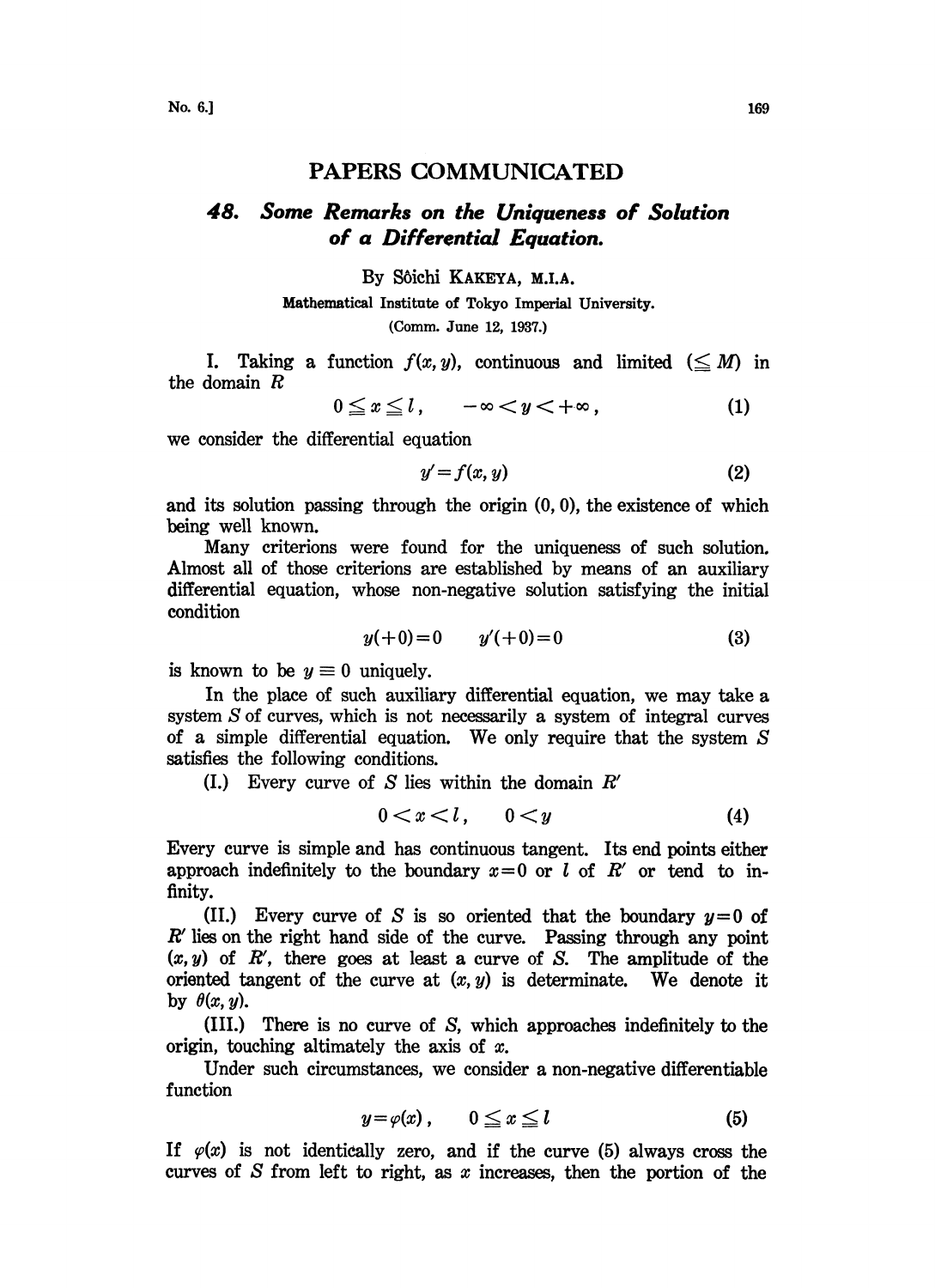$170$  S. KAKEYA. [Vol. 13,

curve (5) for  $0 \le x < c$ , where  $\varphi(c) > 0$ , lies wholly on the left side of a curve of S, passing through the point  $(c, \varphi(c))$ , so that  $\varphi(0)$  may not be zero or at least the condition

$$
\varphi(0)=0\,,\qquad \varphi'(0)=0\tag{6}
$$

can not be satisfied. This means analytically that if the inequality

$$
0 < \theta\{x, \varphi(x)\} - \tan^{-1}\varphi'(x) < \pi \quad (\text{mod. } 2\pi)
$$
 (7)

 $0 < \theta\{x, \varphi(x)\} - \tan^{-1} \varphi'(x) < \pi$  (mod. 2 $\pi$ ) (7)<br>holds good for the function (5) at every point x for which  $\varphi(x) > 0$ , then the condition (6) can not be satisfied. Here the value of  $\tan^{-1}$  is taken in the interval  $\left(-\frac{\pi}{n}, \frac{\pi}{n}\right)$ . taken in the interval  $\left(-\frac{\pi}{2},\frac{\pi}{2}\right)$ .

From this fact, we can introduce, in a usual manner, the following criterion of uniqueness.

If we have

$$
0 < \theta(x, y_2 - y_1) - \tan^{-1} \{ f(x, y_2) - f(x, y_1) \} < \pi \quad \text{(mod. } 2\pi) \quad (8)
$$

 $0 < \theta(x, y_2-y_1) - \tan^{-1}\{f(x, y_2) - f(x, y_1)\} < \pi$  (mod. 2 $\pi$ ) (8)<br>for all  $y_2 > y_1$ , then the equation (2) can not have more than one solutions passing through the origin. tions passing through the origin.<br>For, if there are many solutions, we must have the minimum and

the maximum solutions  $y_1(x)$  and  $y_2(x)$ . Putting them in the places of  $y_1$  and  $y_2$  of (8) respectively, we get the inequality (7) for the function  $\varphi(x)=y_2(x)-y_1(x)$  which is non-negative and is not identically zero. Hence the condition

$$
y_2(0) - y_1(0) = 0, y_2'(0) - y_1'(0) = 0 \tag{9}
$$

can not be satisfied. This is an absurd.  $Q.E.D.$ 

Many other forms of criterions can be deduced, in a usual manner, by taking the system  $S$  instead of the auxiliary differential equation. In all cases, we can not replace  $\lt$  of (8) by  $\leq$ . This is a defect of the theory.

II. The following criterion comes out from the entirely different point of view.

Let  $A(y_1, y_2)$  be totally differentiable for all  $y_1 \leq y_2$ , and let

 $A(y, y)=y$ ,  $A(y_1, y_2) > y_2$  for  $y_1 < y_2$  (10)

If we have

$$
A_{y_1}(y_1, y_2) f(x, y_1) + A_{y_2}(y_1, y_2) f(x, y_2) \leq f\{x, A(y_1, y_2)\} \qquad (11)
$$

for all  $0 \le x \le l$ ,  $y_1 \le y_2$ , then the equation (2) can not have more than one solutions.

For if we get the minimum and the maximum solutions  $y_1(x)$  and  $y_2(x)$ , then, in virtue of (11), the function  $\psi(x)=A\{y_1(x),y_2(x)\}\$  must satisfy

$$
\psi'(x) \leq f\{x, \psi(x)\}, \qquad \psi(0) = 0 \tag{12}
$$

Hence

$$
\psi(x) = A\{y_1(x), y_2(x)\} \leq y_2(x) \tag{13}
$$

which contradicts (10) at the point x for which  $y_1(x) < y_2(x)$ . Q.E.D.